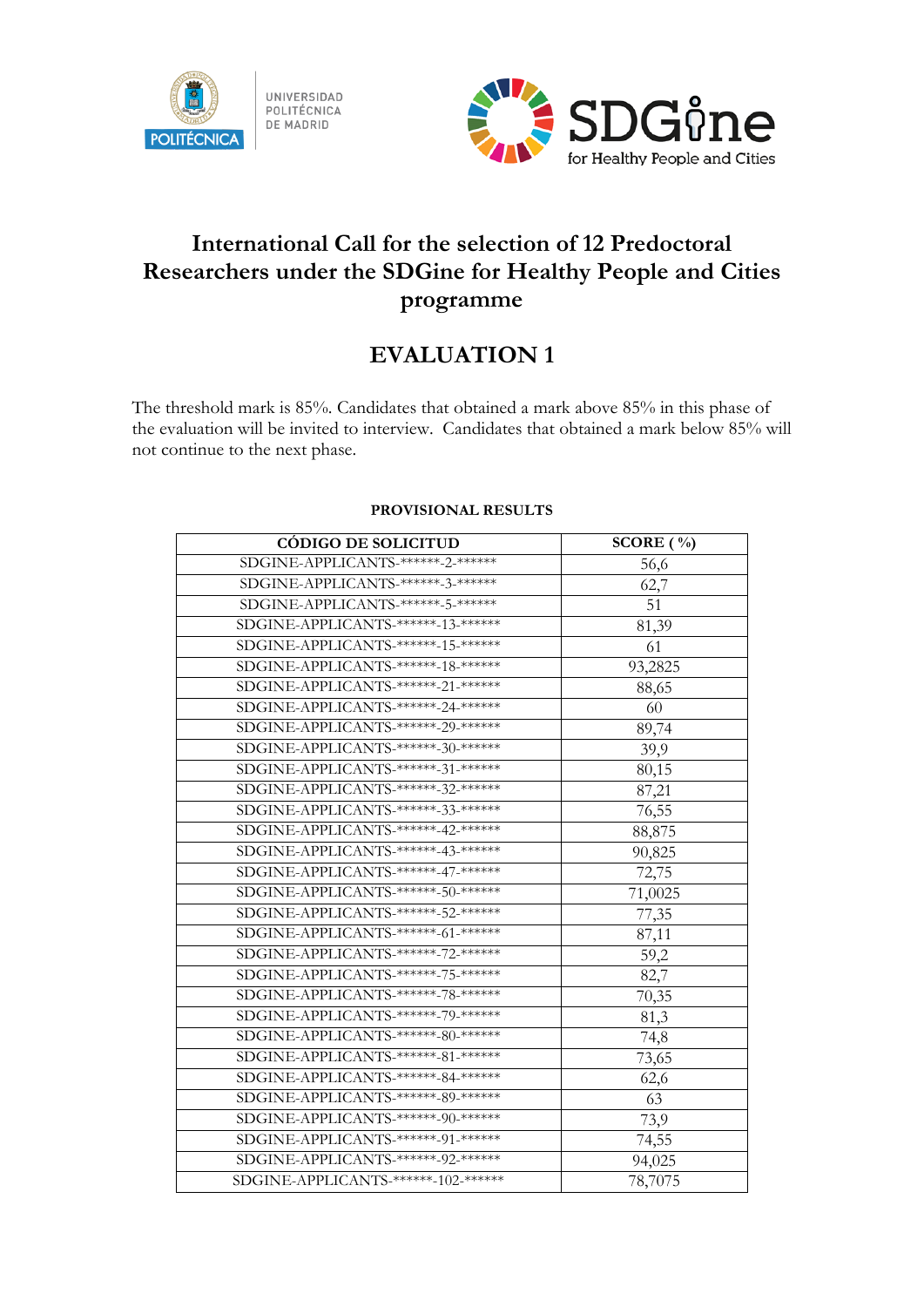

UNIVERSIDAD<br>POLITÉCNICA<br>DE MADRID



| <b>CÓDIGO DE SOLICITUD</b>                      | SCORE $(\% )$ |
|-------------------------------------------------|---------------|
| SDGINE-APPLICANTS-******-107-*******            | 93,2925       |
| SDGINE-APPLICANTS-******-108-*******            | 53,84         |
| SDGINE-APPLICANTS-******-109-*******            | 62,4          |
| SDGINE-APPLICANTS-******-113-*******            | 46            |
| SDGINE-APPLICANTS-******-121-******             | 80,115        |
| SDGINE-APPLICANTS-******-130-******             | 78            |
| SDGINE-APPLICANTS-******-141-******             | 84,525        |
| SDGINE-APPLICANTS-******-142-*******            | 66,3          |
| SDGINE-APPLICANTS-******-143-*******            | 72,75         |
| SDGINE-APPLICANTS-******-145-*******            | 70,63         |
| SDGINE-APPLICANTS-******-148-******             | 72,01         |
| SDGINE-APPLICANTS-***** <del>*157-*****</del> * | 82,07         |
| SDGINE-APPLICANTS-******-161-******             | 89,1425       |
| SDGINE-APPLICANTS-******-165-*******            | 87,3          |
| SDGINE-APPLICANTS-******-171-*******            | 88,39         |
| SDGINE-APPLICANTS-******-180-*******            | 84            |
| SDGINE-APPLICANTS-******-182-*******            | 62,8          |
| SDGINE-APPLICANTS-******-186-*******            | 82,665        |
| SDGINE-APPLICANTS-******-189-*******            | 70,3325       |
| SDGINE-APPLICANTS-******-192-*******            | 79,25         |
| SDGINE-APPLICANTS-******-194-******             | 48,6          |
| SDGINE-APPLICANTS-******-195-*******            | 22,1          |
| SDGINE-APPLICANTS-******-206-*******            | 91,3075       |
| SDGINE-APPLICANTS-******-209-*******            | 77,4          |
| SDGINE-APPLICANTS-******-211-******             | 68,66         |
| SDGINE-APPLICANTS-******-214-******             | 96,425        |
| SDGINE-APPLICANTS-******-219-*******            | 90,375        |
| SDGINE-APPLICANTS-******-221-******             | 67,94         |
| SDGINE-APPLICANTS-******-224-******             | 32,1575       |
| SDGINE-APPLICANTS-******-226-*******            | 48,0525       |
| SDGINE-APPLICANTS-******-227-*******            | 81,175        |
| SDGINE-APPLICANTS-******-229-******             | 74,21         |
| SDGINE-APPLICANTS-******-231-*******            | 84,0825       |
| SDGINE-APPLICANTS-******-250-******             | 74,66         |
| SDGINE-APPLICANTS-******-251-******             | 82,05         |
| SDGINE-APPLICANTS-******-253-*******            | 77,04         |
| SDGINE-APPLICANTS-******-255-******             | 56,3          |
| SDGINE-APPLICANTS-******-256-******             | 80,725        |
| SDGINE-APPLICANTS-******-257-*******            | 68,5          |
| SDGINE-APPLICANTS-******-258-******             | 78,54         |
| SDGINE-APPLICANTS-******-263-******             | 84,81         |
| SDGINE-APPLICANTS-******-264-******             | 93,4425       |
| SDGINE-APPLICANTS-******-268-******             | 69,64         |
| SDGINE-APPLICANTS-******-270-*******            | 57,1975       |
| SDGINE-APPLICANTS-******-274-******             | 76,1825       |
| SDGINE-APPLICANTS-******-275-*******            | 85,64         |
| SDGINE-APPLICANTS-******-276-*******            | 85,73         |
| SDGINE-APPLICANTS-******-277-******             | 88            |